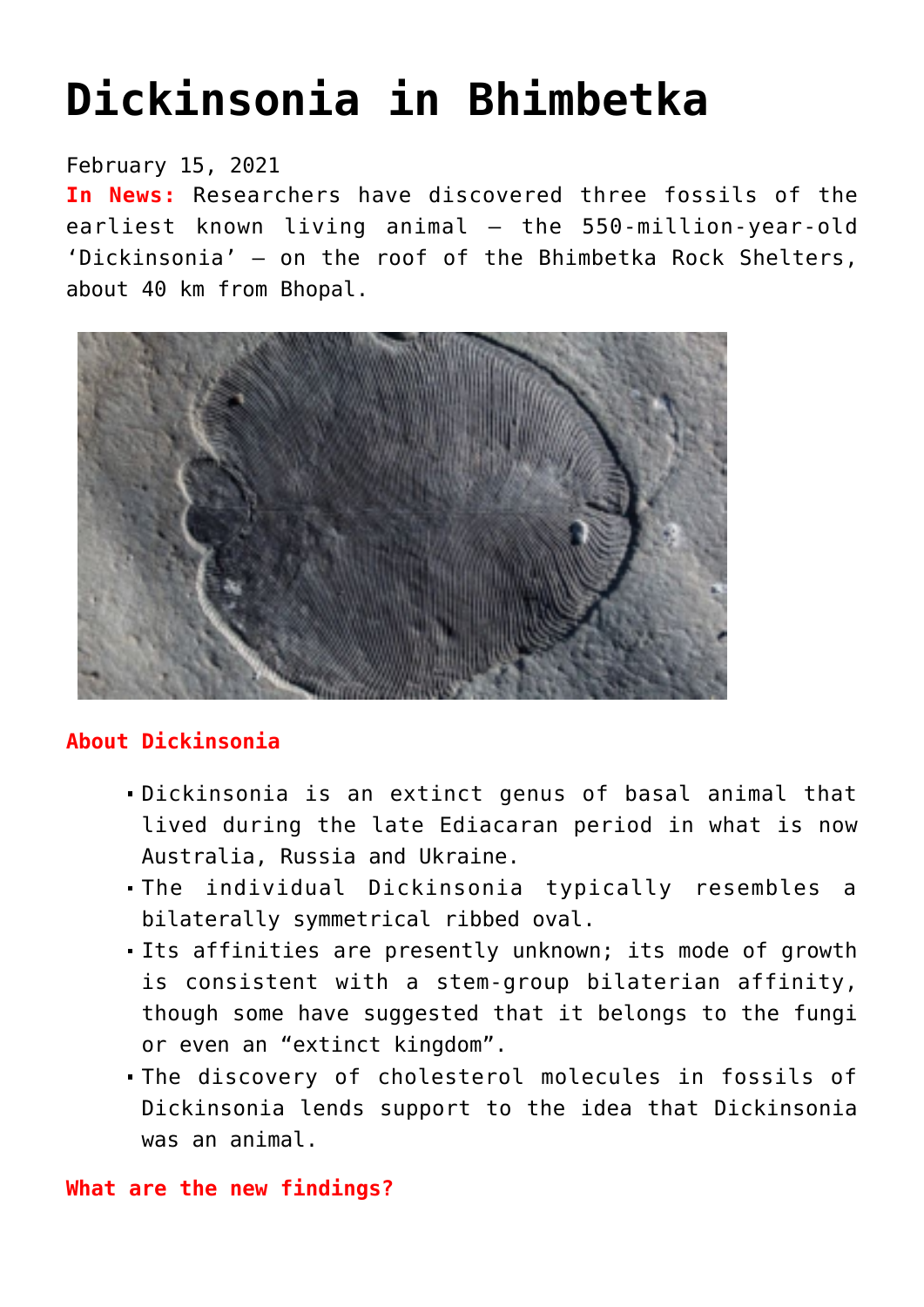- Like the awe-inspiring rock shelters themselves, this fossil was discovered by chance.
- Researchers have found the first-ever fossil in India of a Dickinsonia —the Earth's 'oldest animal', dating back 570 million years — on the roof of what's called the 'Auditorium Cave' at Bhimbetka.
- Dickinsonia fossils have shown that they could exceed four feet in length but the one found in Bhimbetka is 17 inches long.
- Eleven feet above the ground, almost blending with the rock and easily mistaken by laymen for prehistoric rock art, they found imprints of the Dickinsonia.
- It is believed to be one of the key links between the early, simple organisms and the explosion of life in the Cambrian Period, about 541 million years ago.

#### **Rock Shelters of Bhimbetka**

- These rock shelters are located in the Raisen District of Madhya Pradesh, near Abdullaganj town and inside the Ratapani Wildlife Sanctuary.
- The Bhimbetka rock shelters are an archaeological site of the Paleolithic age.
- The name Bhimbetka is associated with Bhima, a herodeity of the epic Mahabharata.The word Bhimbetka is said to derive from Bhimbetka meaning "sitting place of Bhima".
- Dr V. S. Wakankar, a most renowned archeologist, discovered these caves in 1958.
- These rock shelters are declared a World Heritage Site in 2003.
- The entire region comprises more than 600 caves.
- These cave paintings show tremendous similarity to the aboriginal rock paintings of the Savanna regions of Australia, the paintings done by pygmies of the Kalahari Desert and the Paleolithic Lascaux cave paintings of France.